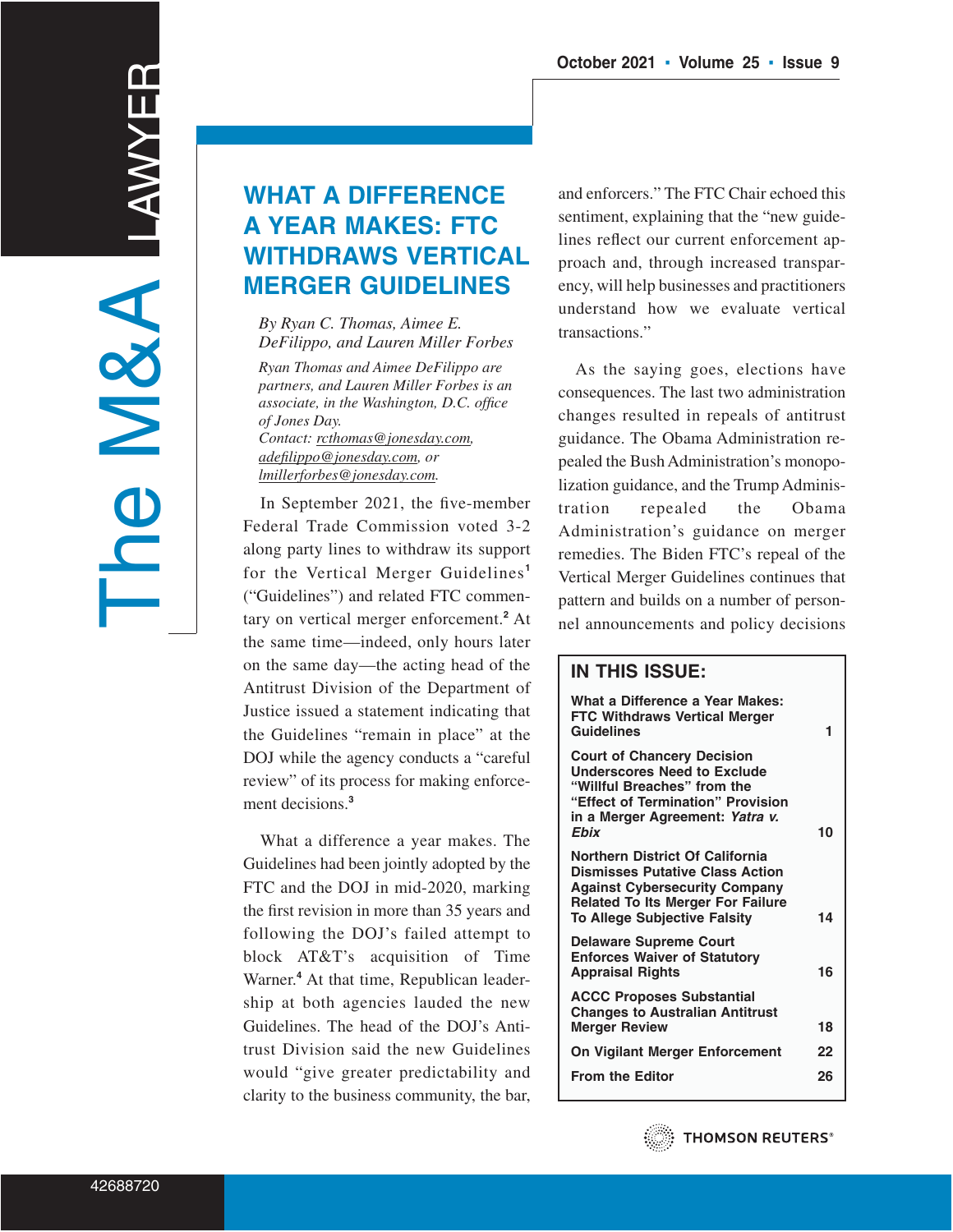by President Biden squarely directed at increasing enforcement of U.S. antitrust laws. Since taking office in January 2021, President Biden has named pro-enforcement leadership to key positions in the White House and at both federal antitrust agencies; he also issued a sweeping executive order instructing federal agencies to promote competition in the American economy.

Within the world of merger enforcement, U.S. enforcement actions historically have been focused most on horizontal transactions—combinations involving direct current or future competitors. The prevailing view had been that these deals were more likely than vertical transactions to raise significant competitive concerns due to the agencies' conclusion that transactions involving parties operating at different levels in the same supply chain often resulted in efficiencies that benefit competition and consumers.

The sands, however, are shifting. The drafting and adoption of the Guidelines, including their recognition that vertical deals often result in efficiencies that are pro-competitive, generated significant controversy with some in the antitrust bar and within the agencies themselves. The current FTC majority believes the Guidelines rely on "unsound economic theories that are unsupported by the law or market realities." Some of the FTC majority's objections have been criticized as inconsistent with accepted economic principles.**<sup>5</sup>** Other aspects of the majority's critique simply reflect a more pro-enforcement policy position.

We describe below the creation of the 2020 Vertical Merger Guidelines, the FTC's decision to withdraw the Guidelines, and what merging parties should expect going forward.

# **New Guidelines Emerge After Extensive Public Input**

The DOJ issued its first Non-Horizontal Merger Guidelines in 1984. These original Guidelines remained officially on the books for almost 40 years but were widely understood to no longer reflect actual agency practice by the time the DOJ and FTC jointly revisited them in 2020.

While there was nearly unanimous consensus that the Guidelines required updating, there was little agreement on what the new version should

#### **The M&A Lawyer**

West LegalEdcenter 610 Opperman Drive Eagan, MN 55123

<sup>©</sup>2021 Thomson Reuters

For authorization to photocopy, please contact the **Copyright Clearance Center** at 222 Rosewood Drive, Danvers, MA 01923, USA (978) 750-8400, http://www.copyright.com or **West's Copyright Services** at 610 Opperman Drive, Eagan, MN 55123, copyright.west@thomsonreuters.com. Please outline the specific material involved, the number of copies you wish to distribute and the purpose or format of the use.

This publication was created to provide you with accurate and authoritative information concerning the subject matter covered; however, this publication was not necessarily prepared by persons licensed to practice law in a particular jurisdiction. The publisher is not engaged in rendering legal or other professional advice and this publication is not a substitute for the advice of an attorney. If you require legal or other expert advice, you should seek the services of a competent attorney or other professional.

Copyright is not claimed as to any part of the original work prepared by a United States Government officer or employee as part of the person's official duties.

One Year Subscription  $\bullet$  10 Issues  $\bullet$  \$ 1,128.00 (ISSN#: 1093-3255)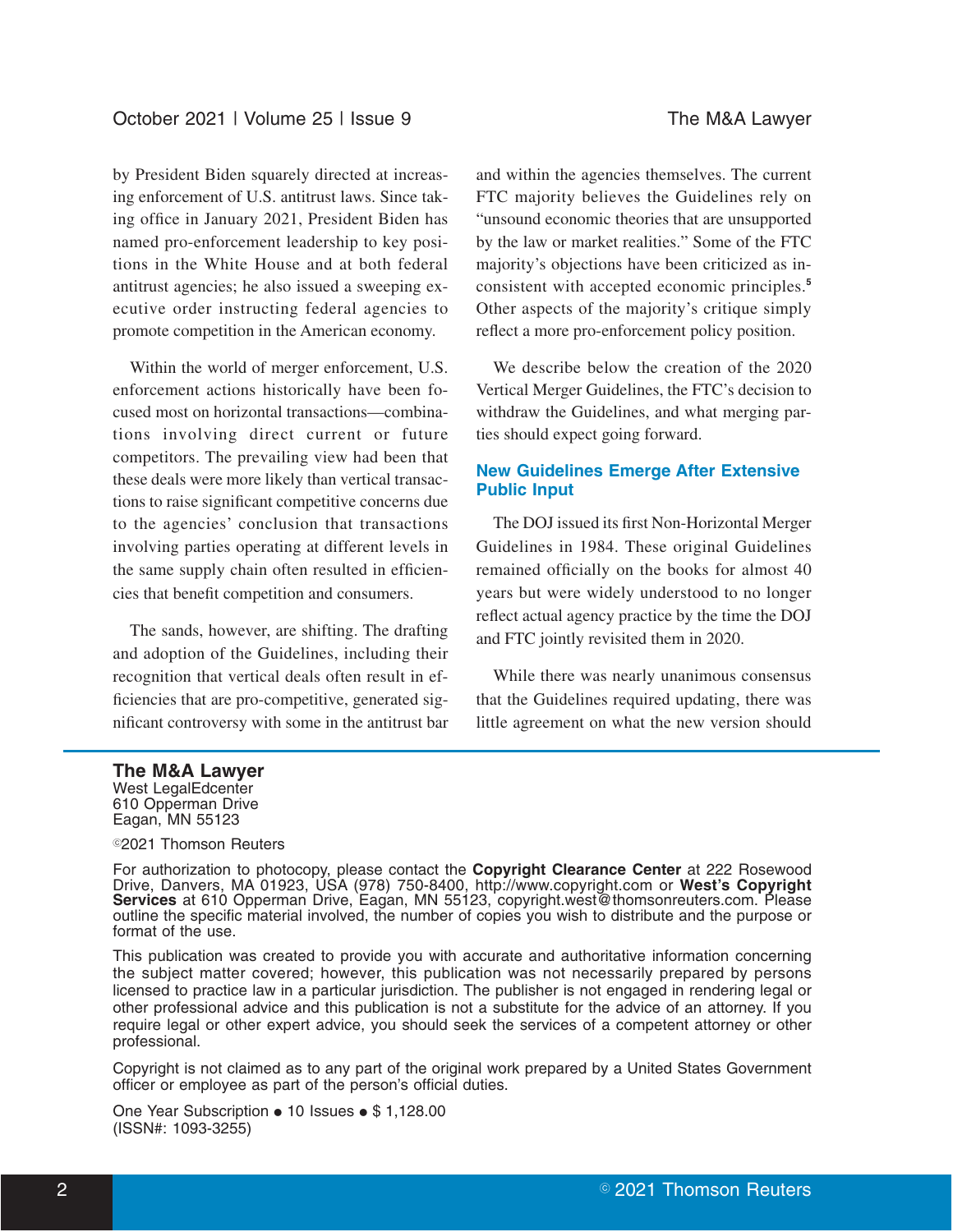say. The DOJ and FTC issued draft guidelines and invited public comment. During a contentious six-month public comment period, the agencies received more than 70 comments from the private bar, economists, state enforcers, and academia. Depending on your perspective, the draft document was either too anti- or pro-enforcement. The agencies made several changes to the draft Guidelines to address criticism received, including removing a non-binding "safe harbor" for vertical mergers where the parties' combined share was less than 20% in either the upstream or downstream market. Although the proposed market share screen was a flashpoint among commenters, the agencies rarely have challenged vertical mergers in practice unless the parties' upstream and downstream market shares were substantial, often above 50%.**<sup>6</sup>**

The Guidelines that emerged in June 2020 highlighted four primary theories of harm potentially caused by vertical transactions:

- 1. The merger incentivizes the merged company not to sell inputs or outputs to its rivals ("foreclosure").
- 2. The merger incentivizes the merged company to raise rivals' costs by charging them higher price(s) or decreasing the quality of products or services sold to them.
- 3. The merged company gains access to competitively sensitive information about its upstream or downstream competitors.
- 4. The merger increases the likelihood of industry coordination.

The Guidelines directly addressed one controversial topic by acknowledging that, because vertical mergers combine complementary func-

tions and eliminate middle-man mark-ups, they "often" produce efficiencies. These include: streamlining production, inventory management, and distribution; facilitating the creation of new products; and cost savings, such as eliminating "double marginalization." A vertical merger can lower the merged company's costs if it selfsupplies the input, eliminating the margin that the formerly independent supplier charged before the deal. Defendants have regularly pointed to such efficiencies in past DOJ/FTC vertical merger reviews.

#### **Contentious from the Start**

From the new Guidelines' inception, the fault lines over their content extended within the agencies themselves. The final adoption of the Guidelines was achieved over the vigorous dissent of the FTC's then-two Democratic Commissioners Slaughter and Chopra. Both abstained from the vote advancing the draft Vertical Merger Guidelines. Even after significant revisions to address their objections—including the removal of the safe harbor discussed above—the minority Commissioners strongly objected to the Guidelines' adoption.**<sup>7</sup>** Chopra lamented that the new Guidelines did "not directly address the many ways that vertical transactions may suppress new entry or otherwise present barriers to entry," and characterized the economic theories underpinning the assumption that such deals could yield procompetitive benefits as "speculative" and "often inaccurate." Commissioner Slaughter went further, arguing that the Guidelines should have "disavow[ed] the false assertion that vertical mergers are almost always procompetitive." She pushed for the agency to "accept[] more litigation risk" by following not only the theories of harm laid out in the Guidelines, but also "additional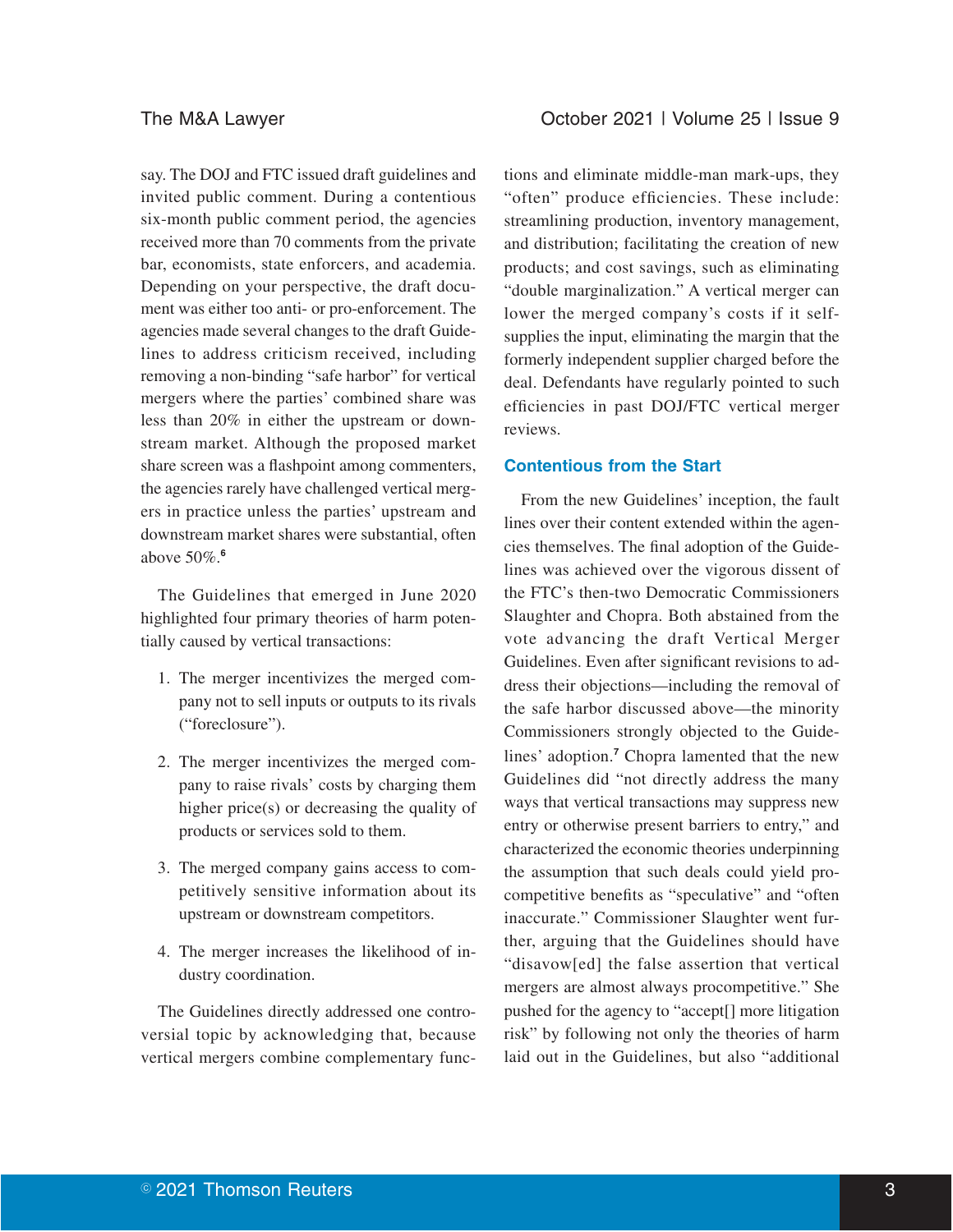theories of harm as economic learning and investigatory experience evolves."

The Commission attempted to address some of the comments expressed after the Guidelines' adoption by issuing a further independent "Commentary on Vertical Merger Enforcement" in December 2020. In addition to citing specific case examples of the potential issues created by vertical transactions, the Commentary further discussed the "procompetitive effects that are often associated with vertical mergers." Commissioners Slaughter and Chopra again dissented.**<sup>8</sup>** In recognition of the potential for shifting enforcement priorities under a new administration, they "strongly caution[ed] the market against relying on the Vertical Merger Guidelines . . . as an indication of how the FTC will act upon past, present, and future transactions." They "look[ed] forward to turning the page on the era of lax oversight and to beginning to investigate, analyze, and enforce the antitrust laws against vertical mergers with vigor." Following the confirmation of new FTC Chair Lina Khan and the new Democratic FTC majority, practitioners widely predicted that the Guidelines likely would be withdrawn in whole or in part.**<sup>9</sup>**

## **Differing Agency Responses to Guidelines**

While the Guidelines' demise seemed to be a matter of when, not whether, the FTC's decision to withdraw its approval of the Guidelines without the DOJ's backing is surprising and unfortunate. Independent of whether one believes the policy statements require revisions, we are now confronted with different policy standards at two federal agencies that have overlapping jurisdiction. While we expect the DOJ will follow suit after the anticipated confirmation of the President's nominee to lead the Antitrust Division, the differing agency responses creates uncertainty in the interim, as we discuss below.**<sup>10</sup>**

In withdrawing the Guidelines, the FTC released two statements by the Commissioners one issued by the Democratic majority and another by the two dissenting Republicans—which illuminate the deep divisions within the FTC on this and other aspects of antitrust enforcement. In echoes of Commissioners Slaughter's and Chopra's earlier dissents, the FTC majority statement criticizes the Guidelines for "flawed provisions," particularly those that discuss the "purported procompetitive benefits of vertical mergers, especially . . . the elimination of double marginalization."**<sup>11</sup>** According to the majority, the Guidelines recognized an efficiencies defense that is inconsistent with the statutory text of the Clayton Act, which in the majority's view "does not provide for a balancing test where an 'efficient' merger is allowed even if it may lessen competition." The majority also criticized the use of behavioral remedies to fix vertical mergers. Overall, these criticisms are in keeping with their views that merger enforcement has been too permissive and has allowed rampant industry consolidation.

The dissenting statement of Commissioners Phillips and Wilson censures the withdrawal decision as part of a "disturbing trend of [the FTC] pulling the rug out under from honest businesses and the lawyers who advise them, with no explanation and no sound basis of which we are aware."**<sup>12</sup>** The dissent describes the procompetitive benefits that may flow from vertical transactions, emphasizing that such mergers are "different animals from mergers of competitors" and "on the whole, more likely to improve efficiency,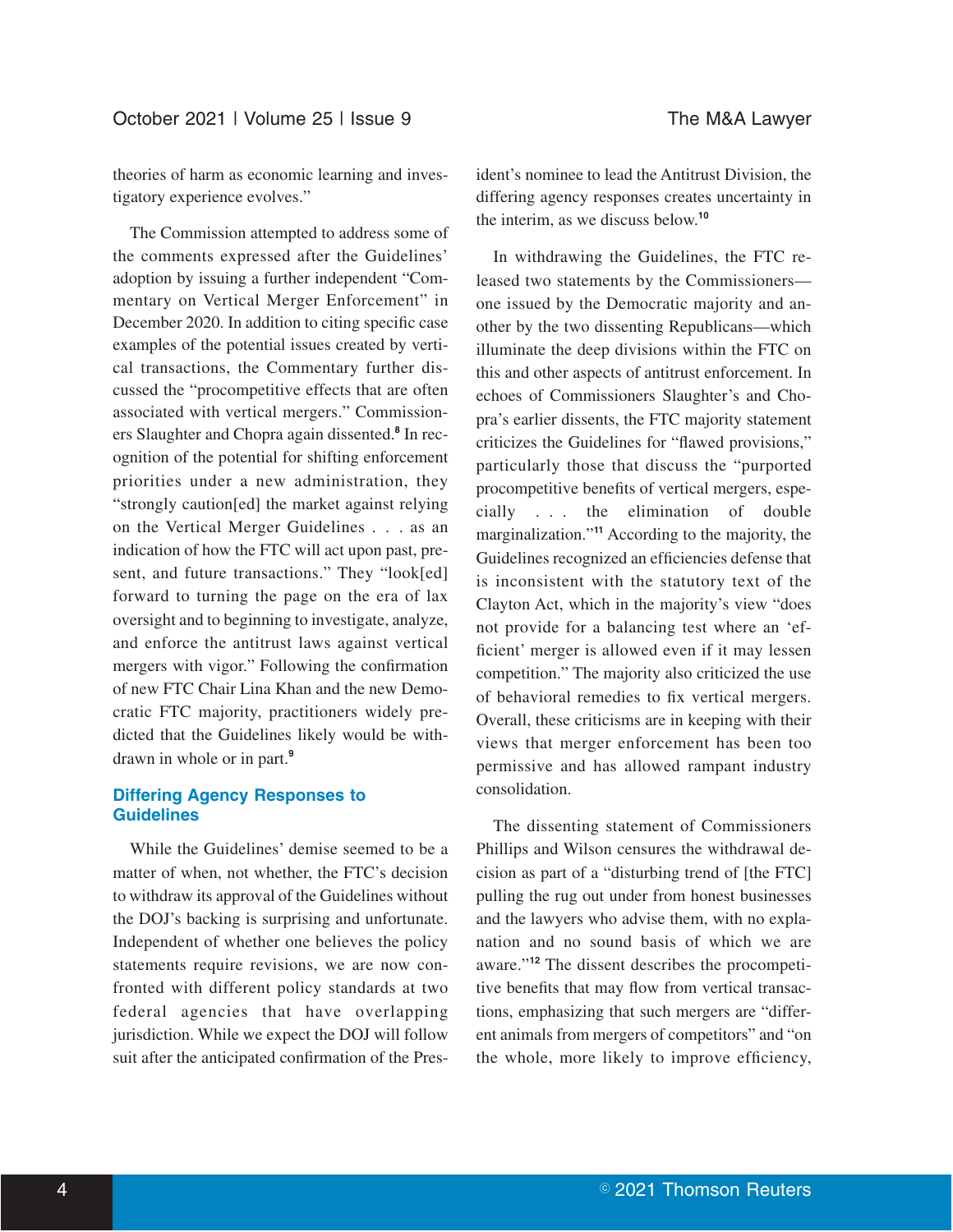bolster competition, and benefit consumers." The dissent accuses the majority of conflating procompetitive benefits with merger efficiencies and ignoring court recognition that "procompetitive effects may render a competition-eliminating merger procompetitive on the whole." Finally, it expresses concern that the FTC's withdrawal will result in uncertainty, confusion, and the chilling of legitimate merger activity at a time when the economy is recovering from the effects of the pandemic.

On the same day as the FTC vote to withdraw, the acting head of the DOJ, Richard Powers, issued a statement explaining that the Guidelines "remain in place" at the DOJ. He noted, however, that the agency "is conducting a careful review of the Horizontal Merger Guidelines and the Vertical Merger Guidelines to ensure they are appropriately skeptical of harmful mergers," and he listed several areas where the Guidelines may need to be scrutinized through a "robust public engagement process."**<sup>13</sup>** Finally, he expressed a commitment to work closely with the FTC on merger guideline updates (a commitment echoed in the FTC majority's statement).

# **Significance of the FTC's Withdrawal: What Can We Expect Moving Forward?**

In many respects, the FTC's withdrawal of the Guidelines is not particularly surprising. The vote to approve the Guidelines last year was narrow (3-2) and strictly along party lines, and the ensuing election meant that the previously minority viewpoint was likely to prevail once three sitting Democratic commissioners were installed. As noted above, similar withdrawals of agency guidelines historically have occurred when presidential administrations change. Unlike the DOJ's withdrawal of its Section 2 report in 2009, however, the FTC's rescinding of the Guidelines creates a divide between the two agencies that results in uncertainty for the business community and brings questions of fairness to the forefront if the agencies are to conduct investigations using different analytical frameworks for vertical mergers.

Overlapping jurisdiction between the DOJ and FTC has resulted in the agencies drawing their own lines on which agency reviews particular transactions. Those lines are based roughly on each agency's historical expertise with particular industries, though in recent years there have been reports of an increasing number of so-called clearance fights—disputes over which agency should run point on a given investigation that have been resolved only after being escalated to leadership at both agencies.**<sup>14</sup>** This dynamic could become more pronounced in the future to the extent there are procedural and substantive differences between the FTC and DOJ. Unfortunately, the length and/or outcome of a vertical merger investigation now may depend on which agency is cleared to review the deal, which provides additional fodder for those on Capitol Hill who call for a one-agency approach to antitrust enforcement in order to reduce bureaucracy and increase fairness.**<sup>15</sup>**

The FTC majority's views on procompetitive benefits and efficiencies from vertical mergers are noteworthy and have already drawn strong criticism from significant voices in the antitrust community.**<sup>16</sup>** Those voices note that the majority's limited view of the elimination of double marginalization is incorrect as a matter of economic theory, and they question whether such a statement was ever vetted by the FTC's own economists.**<sup>17</sup>** They also critique the FTC's statement that the Guidelines are inconsistent with the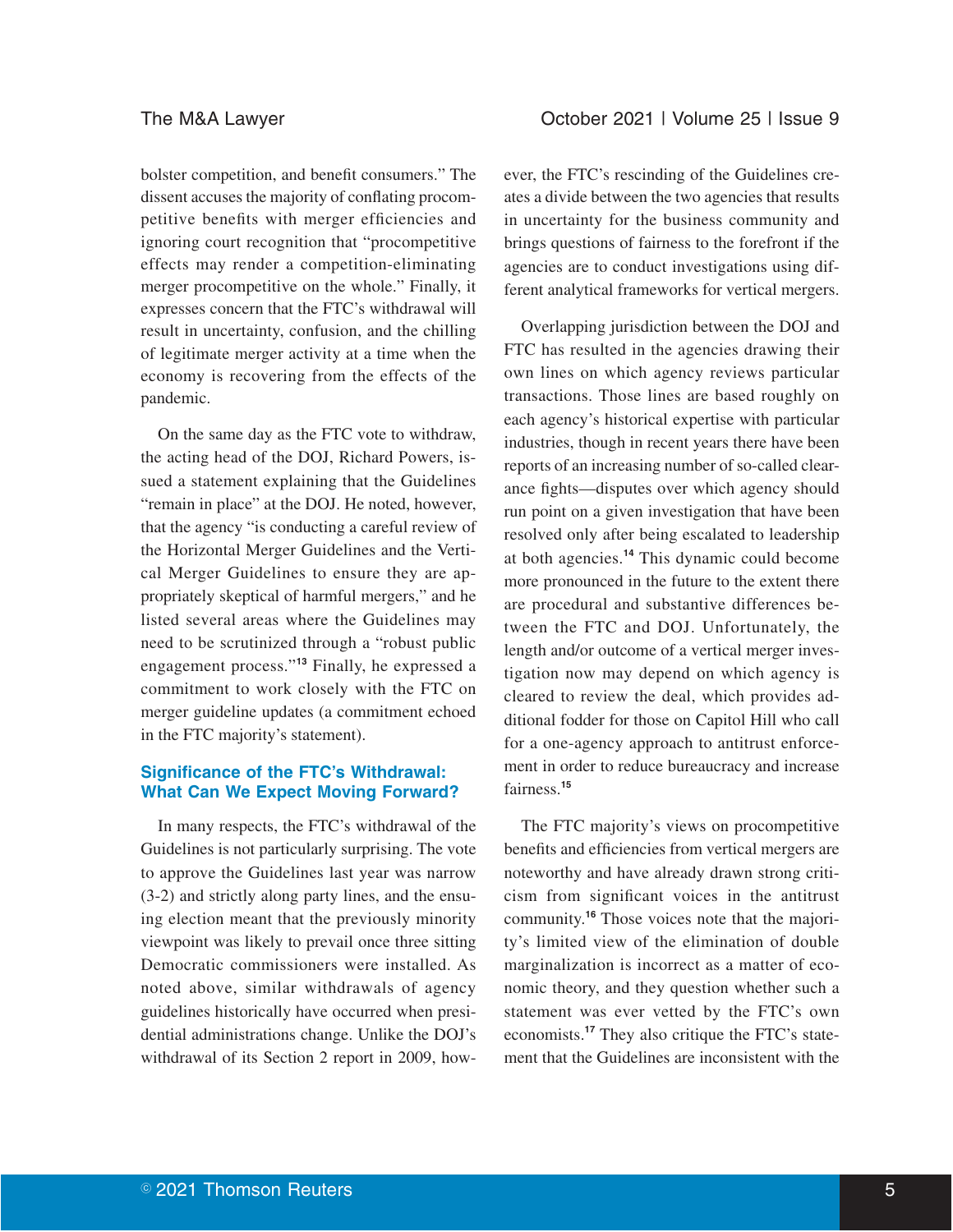language of the Clayton Act, and note that procompetitive benefits must be considered for the statutory text to have any meaning.**<sup>18</sup>**

In practical terms, the FTC's position means that companies with vertical deals at the FTC may find that investigations take longer and proceed along novel paths as the agency looks to explore new theories of harm and find test cases.**<sup>19</sup>** This is particularly true in light of the FTC's September 28, 2021 announcement that it was making its merger review process "more rigorous" by "[p]roviding heightened scrutiny to a broader range of relevant market realities," including how proposed mergers will impact cross-markets and labor markets.**<sup>20</sup>** Parties will likely face an uphill battle at the Commission if they intend to heavily rely on efficiencies arguments, particularly the elimination of double marginalization, to justify their transactions. And finally, convincing the FTC on solely behavioral remedies to fix perceived harms may be even more challenging in light of the current composition of the Commission.**<sup>21</sup>** The scope and speed with which these changes are implemented, however, may be slowed by the agency's current limited resources and practical difficulties in making quick changes to established views among agency staff, including in the FTC Bureau of Economics.

Ultimately, we do not expect the FTC's withdrawal of the Guidelines significantly to change the outcome in the vast majority of vertical merger reviews. It is possible, however, that the withdrawal will have at least some chilling effect on vertical merger activity overall, especially in transactions involving high-profile merging parties in sectors that are subject to heightened antitrust scrutiny, such as technology. The FTC itself has complained that the recent increase in merger filings has taxed federal antitrust enforcers and resulted in agency resources spent reviewing "anticompetitive transactions that should have never been contemplated."**<sup>22</sup>**

In the end, however, the agencies must go to court to enjoin a merger, and the agencies' limited resources mean that they will need to act judiciously in the cases they bring and the theories they advance.**<sup>23</sup>** Indeed, very few vertical merger cases have been litigated, and the sparse case law that exists takes a less hostile view than the FTC majority on points such as balancing pro- and anticompetitive effects and recognizing efficiencies.**<sup>24</sup>** The government has significant leverage over merging parties during the investigation phase, with the ability to craft wideranging information requests, extend the timeline of merger reviews through timing agreements, and extract onerous remedies by threatening to block the deal in court. However, if parties are willing to litigate, the government will need to satisfy its burden of proof before an independent federal judge. This is typically more challenging in vertical deals, but courts have found that the government failed to meet its burden even in horizontal transactions, as the 13 states and the District of Columbia discovered in challenging T-Mobile's acquisition of Sprint. In that case, District Judge Marrero rejected the plaintiffs' effort to block the transaction. Although the court was "mindful of the uncertainty in the state of the law regarding efficiencies" and emphasized that they were only one of many factors to consider, efficiencies figured prominently in the court's analysis.**<sup>25</sup>** According to the court, "Defendants' proposed efficiencies are cognizable and increase the likelihood that the Proposed Merger would enhance competition in the relevant markets to the benefit of all consumers."**<sup>26</sup>** Procompetitive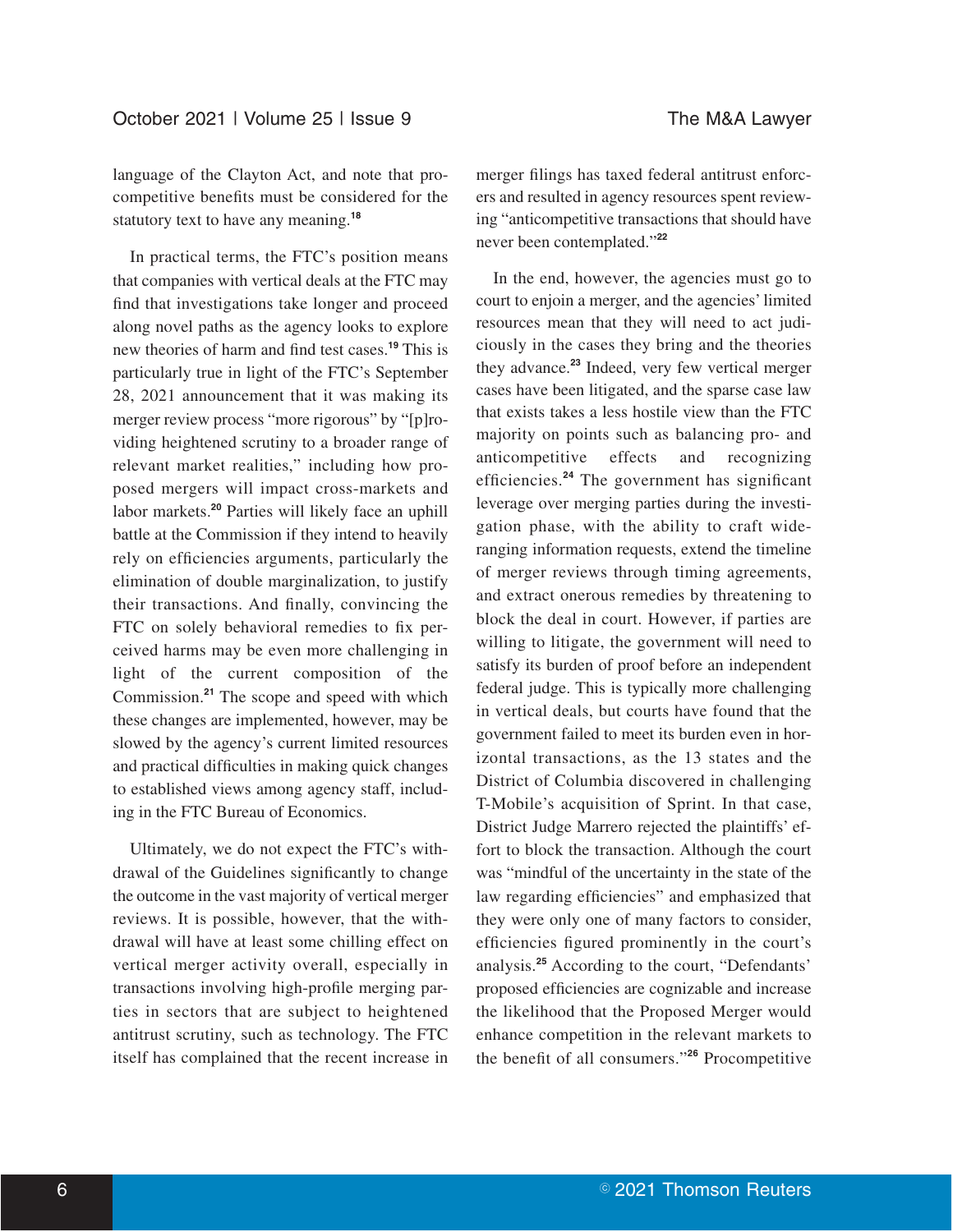arguments are not a silver bullet—and never have been—but antitrust enforcers that are overly dismissive of well-supported efficiencies claims (along with other credible evidence pointing to lack of competitive harm) may find a skeptical judiciary.

*The views and opinions set forth herein are the personal views or opinions of the authors; they do not necessarily reflect views or opinions of the law firm with which they are associated.*

# **ENDNOTES:**

**1** U.S. Dep't of Justice & Fed. Trade Comm'n, Vertical Merger Guidelines, June 30, 2020, *available at* https://www.ftc.gov/system/files/docume nts/reports/us-department-justice-federal-trade-c ommission-vertical-merger-guidelines/vertical\_ merger\_guidelines\_6-30-20.pdf.

**2** Fed. Trade Comm'n, Commentary on Vertical Merger Enforcement, Dec. 22, 2020, *available at* https://www.ftc.gov/system/files/docume nts/reports/federal-trade-commissions-commenta ry-vertical-merger-enforcement/p180101vertical mergercommentary\_1.pdf.

**3** Press Release, U.S. Dep't of Justice, Justice Department Issues Statement on the Vertical Merger Guidelines (Sept. 15, 2021), *available at* https://www.justice.gov/opa/pr/justice-departmen t-issues-statement-vertical-merger-guidelines.

**4** *See United States v. AT & T Inc.*, 310 F. Supp. 3d 161, 2018-1 Trade Cas. (CCH) ¶ 80407 (D.D.C. 2018), aff'd, 916 F.3d 1029, 2019-1 Trade Cas. (CCH) ¶ 80685 (D.C. Cir. 2019).

**5** *See, e.g.*, Carl Shapiro and Herbert Hovenkamp, *How Will the FTC Evaluate Vertical Mergers?*, ProMarket (Sept. 23, 2021), https://promark et.org/2021/09/23/ftc-vertical-mergers-antitrust-s hapiro-hovenkamp/.

**<sup>6</sup>**Letter from Am. Bar Ass'n Antitrust Law Sec. to Fed. Trade Comm'n and Dep't of Justice, Comments on the Draft Vertical Merger Guidelines Issued by the Department of Justice and

Federal Trade Commission Comments (Feb. 24, 2020), *available at* https://www.americanbar.org/ content/dam/aba/administrative/antitrust\_law/co mments/february-2020/comment-22420-ftc-doj. pdf.

**<sup>7</sup>**Comm'r Rohit Chopra, Fed'l Trade Comm'n, Dissenting Statement of Commissioner Rohit Chopra Regarding the Publication of the Vertical Merger Guidelines (June 30, 2020), *available at* https://www.ftc.gov/system/files/doc uments/public\_statements/1577503/vmgchopradi ssent.pdf; Comm'r Rebecca Kelly Slaughter, Fed'l Trade Comm'n, Dissenting Statement of Commissioner Rebecca Kelly Slaughter In re FTC-DOJ Vertical Merger Guidelines (June 30, 2020), *available at* https://www.ftc.gov/system/fi les/documents/public\_statements/1577499/vmgsl aughterdissent.pdf.

**8** Comm'rs Rohit Chopra and Rebecca Kelly Slaughter, Fed'l Trade Comm'n, Joint Dissenting Statement of Commissioners Rohit Chopra and Rebecca Kelly Slaughter Regarding the Vertical Merger Commentary (Dec. 22, 2020), *available at* https://www.ftc.gov/system/files/documents/p ublic\_statements/1585062/p181201chopraslaugh tervmcdissent.pdf.

**<sup>9</sup>**Michael A. Gleason and Lauren Miller Forbes, *Executive Order Signals New Era in Antitrust Enforcement and Merger Review*, 25 The M&A Lawyer 7 (July/August 2021), at 1.

**10**DOJ's Antitrust Division remains under acting leadership. Jonathan Kanter's confirmation hearing before the Senate Judiciary Committee was held on Oct. 6, 2021.

**<sup>11</sup>**Comm'rs Lina M. Khan, Rohit Chopra, Rebecca Kelly Slaughter, Fed'l Trade Comm'n, Statement of Chair Lina M. Khan, Commissioner Rohit Chopra, and Commissioner Rebecca Kelly Slaughter on the Withdrawal of the Vertical Merger Guidelines (Sep. 15, 2021), *available at* https://www.ftc.gov/system/files/documents/publ ic statements/1596396/statement of chair lina m\_khan\_commissioner\_rohit\_chopra\_and\_com missioner rebecca kelly slaughter on.pdf.

**12**Comm'rs Noah Joshua Phillips and Christine S. Wilson, Fed'l Trade Comm'n, Dissenting Statement of Commissioners Noah Joshua Phil-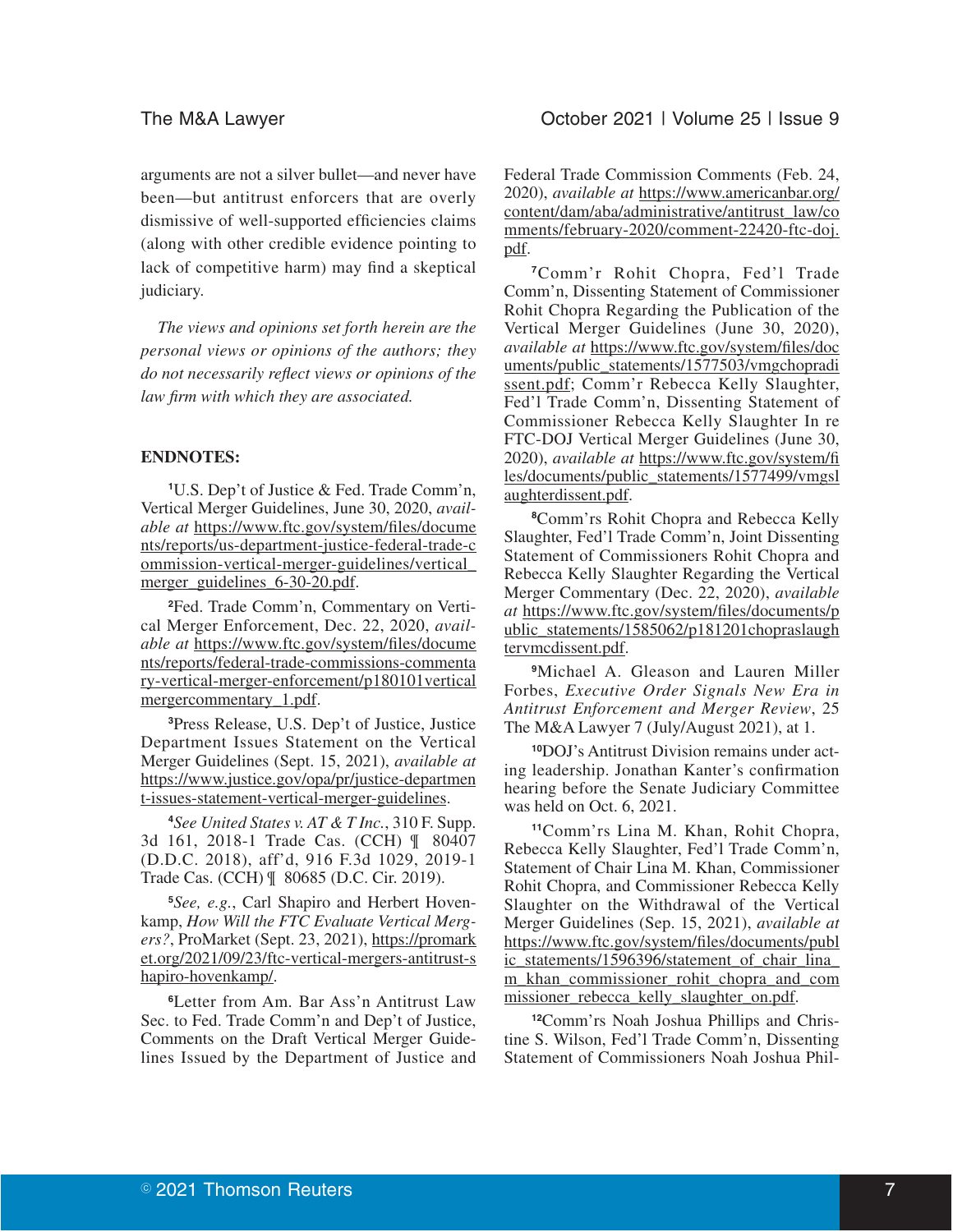lips and Christine S. Wilson Regarding the Commission's Rescission of the 2020 FTC/DOJ Vertical Merger Guidelines and the Commentary on Vertical Merger Enforcement (Sept. 15, 2021), *available at* https://www.ftc.gov/system/files/doc uments/public\_statements/1596388/p810034phill ipswilsonstatementvmgrescission.pdf.

**13**Those areas include: "(1) Whether the Vertical Merger Guidelines create confusion as to the merging parties' burden to establish that the elimination of double marginalization is verifiable, merger specific and will likely be passed through to consumers. (2) Whether the Vertical Merger Guidelines unduly emphasize the quantification of price effects, which is not the only means to determine that a vertical merger is unlawful. (3) Whether the Vertical Merger Guidelines appropriately account for the traditional burden shifting framework applied by U.S. courts in their review of mergers. . . . (4) Whether the Vertical Merger Guidelines should more fully explain, as some have suggested would be appropriate, the range of circumstances that can lead to a concern that a merger may have anticompetitive effects. (5) Whether the Vertical Merger Guidelines would benefit from further elaboration of the circumstances in which mergers raise concerns of harm related to the evasion of regulation." Press Release, Dep't of Justice, Justice Department Issues Statement on the Vertical Merger Guidelines (Sep. 15, 2021), *available at* https://www.justice.gov/opa/pr/justice-departmen t-issues-statement-vertical-merger-guidelines.

**<sup>14</sup>***See* Jeremy Morrison, Kate Brockmeyer, and Charlie Stewart, *The Mystifying Antitrust Agency Clearance Process; or How I Learned to Accept Disorder and Move Forward*, 25 The M&A Lawyer 8 (September 2021), at 9; Jeremy Bryan Koenig, *For DOJ and FTC, Clearing Deals Remains a Gray Area*, Law360 (Mar. 20, 2020), *available at* https://www.law360.com/arti cles/1255073/for-doj-and-ftc-clearing-deals-rema ins-a-gray-area (describing the clearance process as "more fraught than ever" and occasionally resulting in a coin toss to resolve the agency dispute).

**<sup>15</sup>***See* One Agency Act, S. 633, 117th Cong. § 4 (2021). *See also* The House Judiciary Republican Agenda for Taking on Big Tech (July 6, 2021), https://republicans-judiciary.house.gov/w p-content/uploads/2021/07/2021-07-06-TheHous e-Judiciary-Republican-Agenda-for-Taking-on-B ig-Tech.pdf ("The current system of splitting antitrust enforcement between the Department of Justice and the Federal Trade Commission is inefficient and counterproductive. The arbitrary division of labor empowers radical Biden bureaucrats at the expense of Americans. This proposal will consolidate antitrust enforcement within the Department of Justice so that it is more effective and accountable.").

**<sup>16</sup>***See, e.g.,* Carl Shapiro and Herbert Hovenkamp, "How Will the FTC Evaluate Vertical Mergers?" Stigler Center ProMarket.Org, (Sept. 23, 2021) *available at* https://promarket.org/ 2021/09/23/ftc-vertical-mergers-antitrust-shapir o-hovenkamp/ (calling the FTC's majority statement "flatly incorrect as a matter of microeconomic theory and . . . contrary to an extensive economic literature about vertical integration").

**<sup>17</sup>***Id.* ("In some cases, EDM justifies a vertical merger, but in other cases it does not. . . . EDM applies (a) to multi-product firms, (b) regardless of whether the firms at either level have monopoly power or charge monopoly prices, and (c) regardless of whether the downstream production process involves fixed proportions. All of this has been included in economics textbooks for decades, building on a seminal 1950 paper by Joseph Spengler. None of the conditions cited by the majority are required for EDM to apply, although they are clearly relevant when one is measuring EDM in a specific vertical merger. While EDM does not save every vertical merger, it should be part of any vertical merger inquiry and is not nearly as limited as the majority's statement suggests. In drafting its statement, the majority appears not to have consulted with the FTC's own Bureau of Economics. As a result, we have the spectacle of a federal agency basing its policies on a demonstrably false claim that ignores relevant expertise.").

**<sup>18</sup>***Id.* ("If a merger will generate procompetitive effects and thus will promote competition, on what basis can the Chair claim that the merger